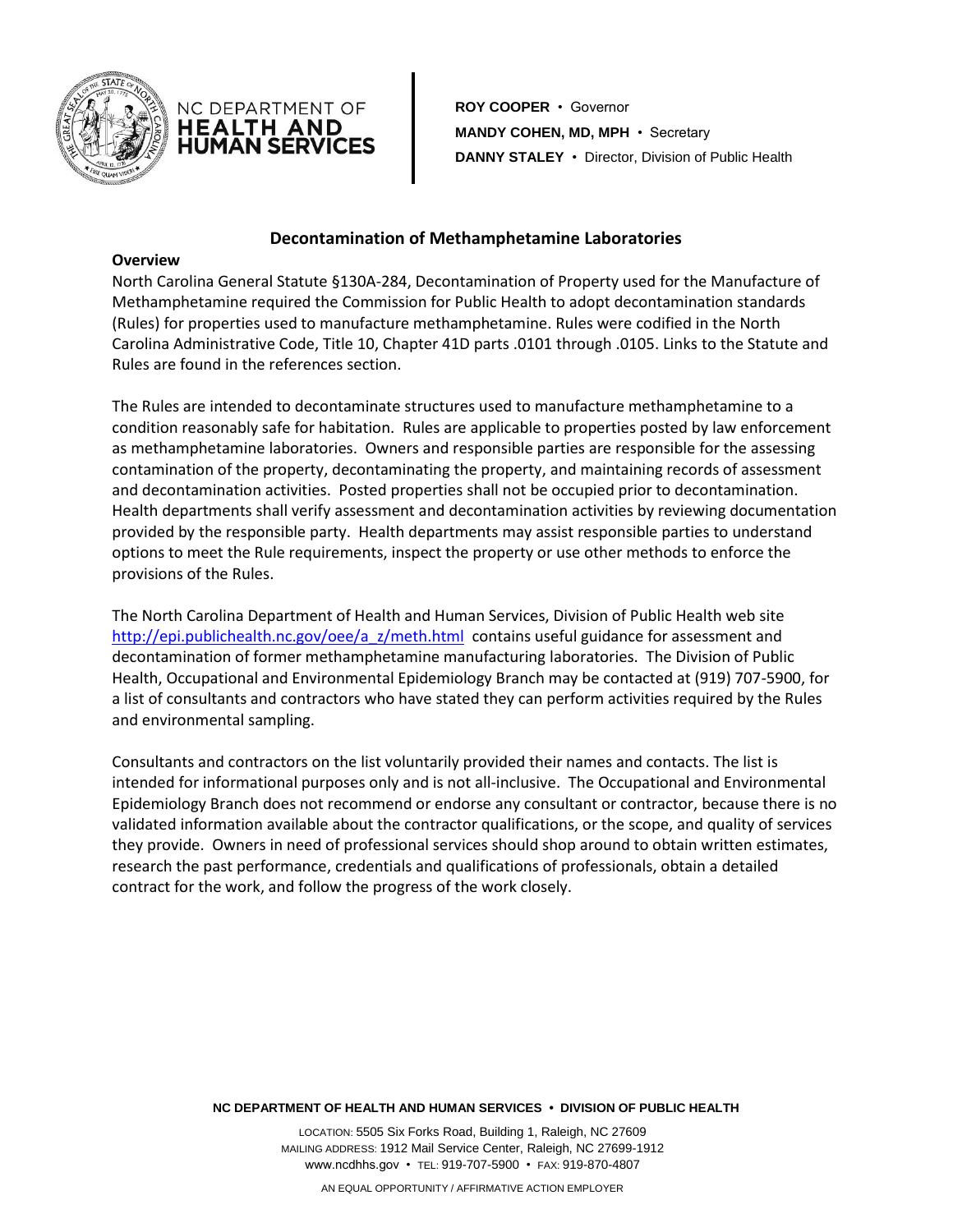## Decontamination of Methamphetamine Laboratories

# **Instructions for Decontamination of Methamphetamine Laboratories when required by rule** The instructions and templates are intended to assist responsible parties and health departments to assess, perform, document and verify decontamination of clandestine methamphetamine laboratories in accordance with the Rules.

## Step One

Law enforcement, primarily agents from the North Carolina State Bureau of Investigation, Clandestine Laboratory Program, post properties as clandestine methamphetamine laboratories, secure evidence for law enforcement activities, and collect both bulk precursor chemicals and wastes generated from manufacturing methamphetamine for proper disposal.

## Step Two

Law enforcement notifies the local health department when a property is posted as a Clandestine Methamphetamine Laboratory. Law enforcement should provide the health department a copy of the State Bureau of Investigation Methamphetamine Laboratory Chemical Assessment report. The form should provide basic information about the address, location, production method, precursor chemicals wastes, contaminated locations and contaminated items.

## Step Three:

The Health Department shall:

- Contact and inform the owner or responsible party that the property has been posted as a methamphetamine laboratory.
- Notify the responsible party that the property must be vacated and remain unoccupied until decontaminated.
- Provide the responsible party a copy of the instructions, the Pre-Decontamination Assessment Template, the Decontamination Activities Template, the North Carolina General Statute and the North Carolina Administrative Code.

Health departments may assist owners or responsible parties:

- To obtain the obtain the State Bureau of Investigation Methamphetamine Laboratory Chemical Assessment report
- By providing a single point of contact for oversight of the assessment and decontamination process
- By clarifying questions about conditions at the property, the owner or responsible party's obligations, and options for decontaminating the property in accordance with the Rules
- By providing guidance about the types and details of supporting documentation required to verify compliance with the Rules. The health department may set timelines (modifiable as conditions change) for submission of documentation, completion of work and for the health department review.

## Step Four:

The responsible party shall:

- Perform an assessment and document the conditions if the property following the Rules using the Pre-Decontamination Assessment Template. Follow instructions from the health department to complete the template the template and provide supporting documentation as required.
- Perform and document decontamination activities following the Rules using the Decontamination Activities Template. Follow instructions from the health department to complete the template the template and provide supporting documentation as required.
- Landlords may dispose of obvious garbage and trash following the waste disposal plan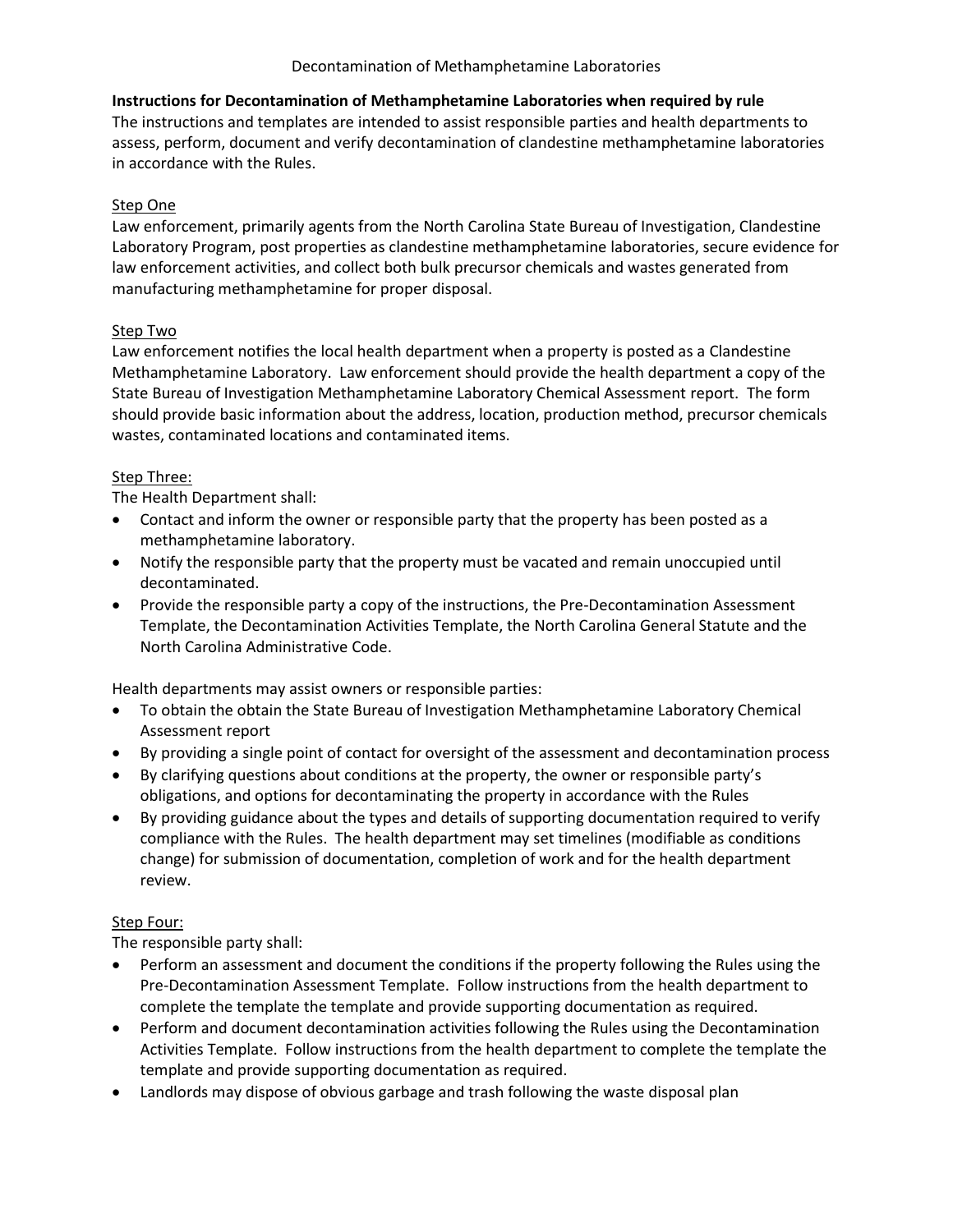Landlords may dispose of tangible property or obtain a writ of possession in accordance with North Carolina General Statutes Chapter §42-25.9 and §42-36.2.

#### Step Five

The health department shall review documentation to verify the responsible party has completed all activities addressed in the Rules. If templates and/or documentation is incomplete, the responsible party shall be immediately notified of deficiencies. If the health department accepts documentation that the property has been decontaminated in accordance with the Rules, the property can be reoccupied, reused or returned to service.

The health department shall keep the records of decontamination assessment and decontamination activities for at least three years. Acceptance of documentation and compliance with the Rules does not imply or certify that a property is safe for habitation.

## **Recommendations**

Health departments and responsible parties should review the Pre-Decontamination Assessment prior to beginning Decontamination Activities. The purpose is to assure the property assessment has identified: Rooms where methamphetamine was manufactured; rooms serviced by the same Heating Ventilation and Air-Conditioning (HVAC) as rooms where methamphetamine was manufactured; other rooms where precursor chemicals or wastes were stored; the types of materials, contents, appliances and equipment that must be disposed or can be cleaned; and any outdoor contamination.

Responsible parties should take and label photographs during the pre-decontamination assessment and after decontamination activities have been completed. Photographs may assist to verify that Rule requirements have been met, determine the potential outdoor contamination, and potential for contamination to other property. Include labelled photographs of:

- Exterior features of the structure, appurtenant structures, adjacent structures, wells, wastewater drain fields, waste piles or burn pits
- Rooms where methamphetamine was manufactured, rooms that share the same HVAC as the room where methamphetamine was manufactured, rooms where precursor chemicals were stored, and rooms where wastes were stored or disposed. Take photographs of floor coverings, walls, ceilings, any spills or staining suspected to be associated with methamphetamine manufacturing, plumbing fixtures, appliances, supply diffusers, and return grills.

Responsible parties and contractors benefit from keeping records that may include, but not limited to: the times, names, dates, duration and purpose that people enter the property; the time spent on assessment and decontamination activities; details and receipts of expenses associated with assessment and decontamination activities including consultant fees, labor costs, disposal costs and costs for supplies, materials and equipment; An inventory of personal property owned by a tenant or others that was disposed as required by Rule.

#### **Voluntary Cleanup**

There are circumstances which are not subject to the Rules but where potential risks from residues because of manufacturing or using methamphetamines may be a concern. Examples include but are not limited to places where responsible parties wish to exceed the minimum requirements in the Rules; methamphetamines were suspected of being manufactured or used, but the property was not posted by law enforcement or; in due diligence during real estate transactions.